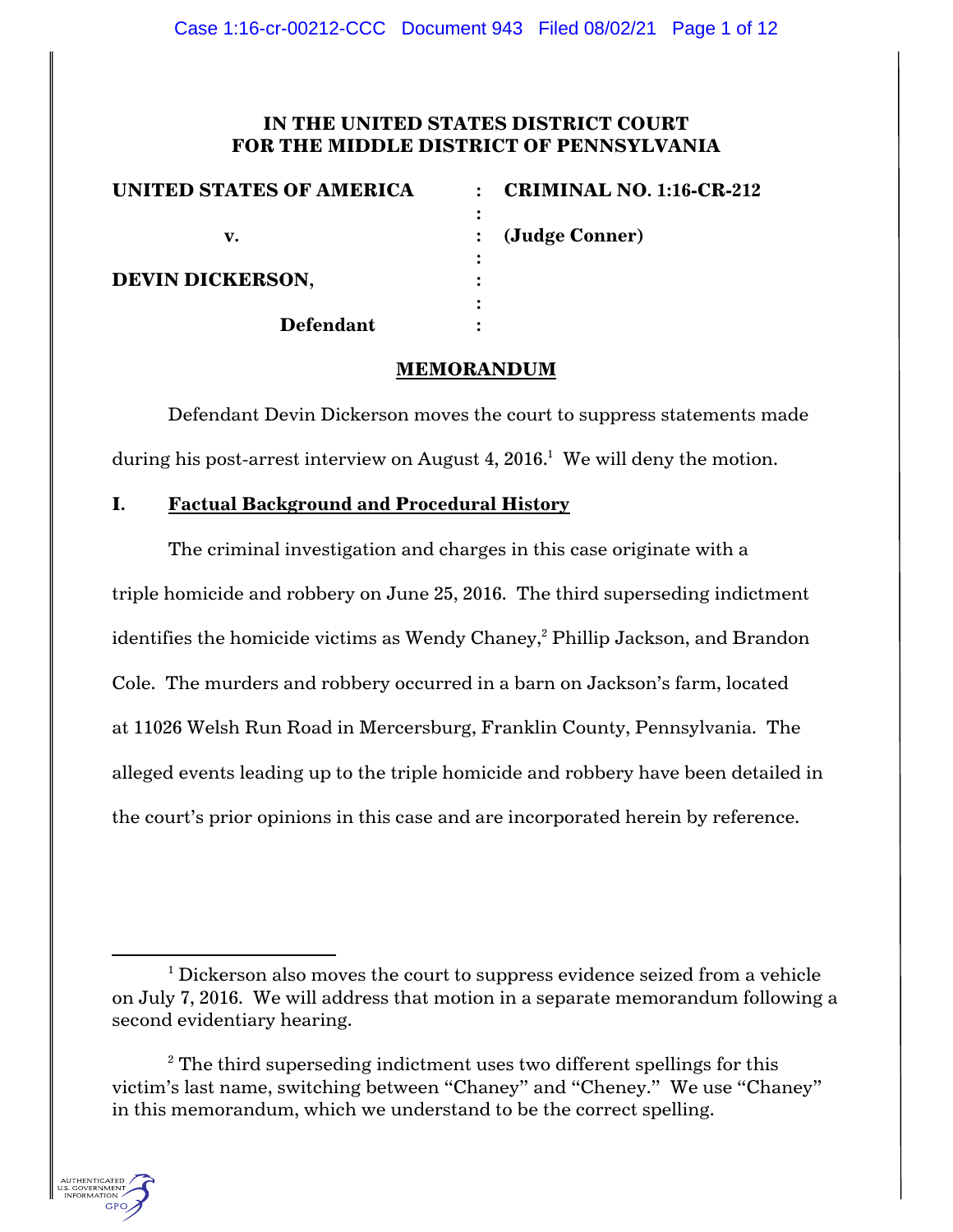Relevant here, on August 3, 2016, a federal grand jury returned a five-count indictment charging Dickerson and codefendant Kevin Coles with drug-trafficking and firearms offenses. The charges arose from Dickerson and Coles' alleged drugtrafficking activities in Franklin County in the late spring and early summer of 2016. A warrant was issued for Dickerson's arrest, and several law enforcement agencies, including the Drug Enforcement Administration ("DEA") and the Pennsylvania State Police ("PSP"), coordinated to effectuate Dickerson's arrest.

Law enforcement located Dickerson at a park in Hagerstown, Maryland, on August 4, 2016, using court-authorized GPS ping monitoring of Dickerson's cell phone. (See 7/22/21 Tr. 10:7-11:7). DEA Special Agent Keith Kierzkowski ("SA Kierzkowski") and PSP Trooper Antwjuan Cox identified Dickerson among a large crowd of people watching a Pee Wee football game. (See id. at  $10:21-11:7$ ).<sup>3</sup> Based on Dickerson's criminal history, his reputation for carrying firearms, and his status as a suspect in the triple homicide investigation, the officers elected to wait to arrest him until the crowd dispersed. (See id. at 11:8-17, 37:2-16). When the crowd had thinned, SA Kierzkowski approached then advised Dickerson that he was under arrest for a federal indictment in the United States District Court for the Middle District of Pennsylvania. (See id. at 21:15-18, 22:9-13). Arresting officers obliged Dickerson's request to allow him to finish his cigarette before placing him in

<sup>3</sup> SA Kierzkowski and Trooper Cox detailed the circumstances of Dickerson's arrest and his subsequent interview during an evidentiary hearing on July 22, 2021. The court finds the testimony of both officers to be highly credible. The findings of fact set forth herein reflect the court's credibility finding.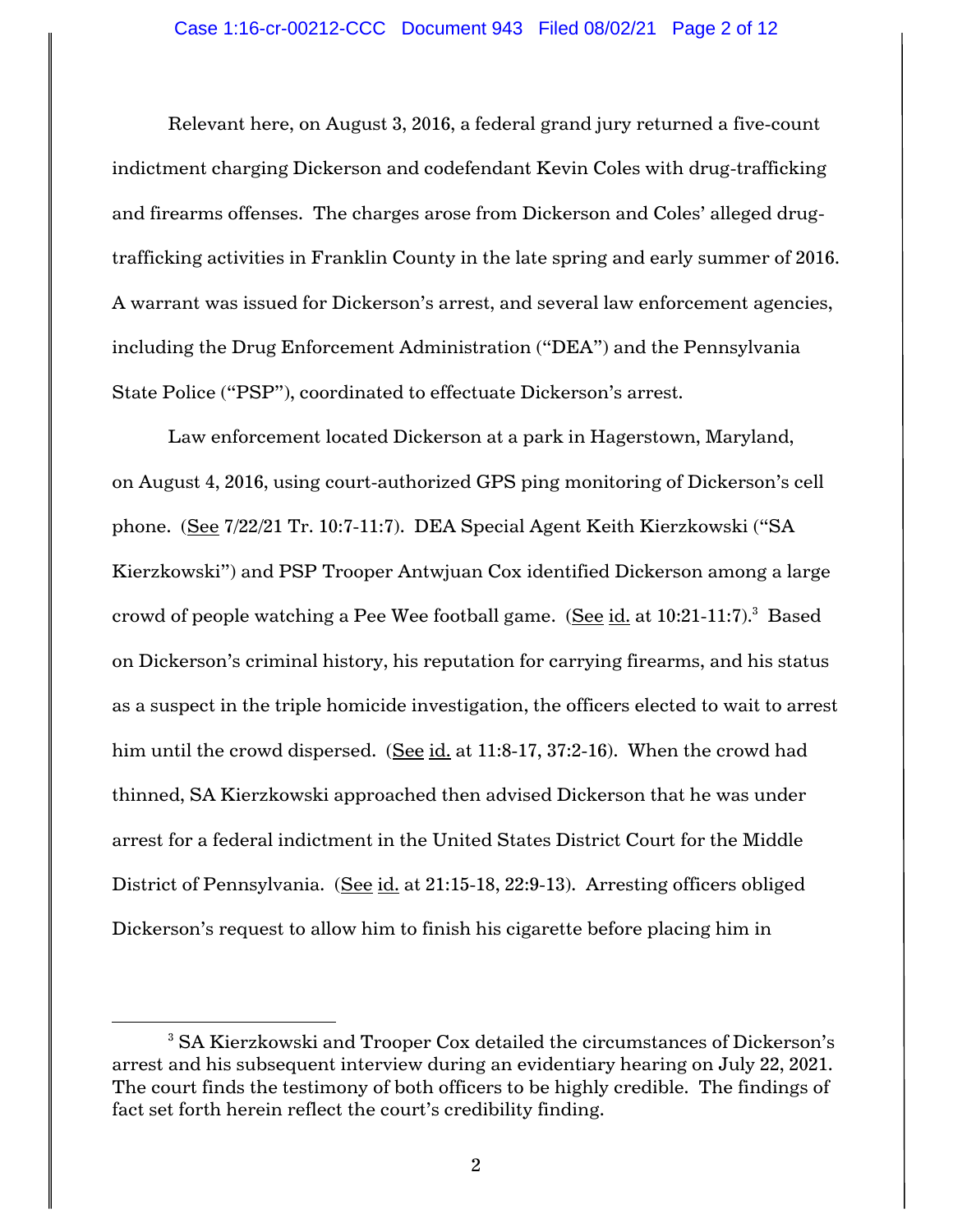handcuffs and transporting him to the DEA office in Hagerstown. (See id. at 11:23- 12:7, 37:19-38:9).

Dickerson was placed in a holding cell while officers prepared audio and video recording equipment in the interview room. (See id. at 12:8-13, 38:16-24). Once in the room, SA Kierzkowski presented Dickerson with the DEA-13 form outlining the Miranda rights. (See id. at 9:12-18, 12:17-13:14, 39:2-23). That form reads, in pertinent part:

#### **YOUR RIGHTS**

### BEFORE WE ASK YOU ANY QUESTIONS, DO YOU UNDERSTAND:

- $\Box$  You have the right to remain silent.
- $\Box$  Anything you say can be used against you in court.
- $\Box$  You have the right to talk to a lawyer for advice before we ask you any questions.
- $\Box$  You have the right to have a lawyer with you during the questioning.
- $\Box$  If you cannot afford a lawyer, one will be appointed for you before any questioning if you wish.

Do you understand your rights?

Are you willing to answer some questions?

(Gov't Hr'g Ex. 1). The form also includes check boxes to acknowledge that the rights were read, signature lines for the interviewee and two witnesses, and spaces for filling in the location, date, and time. (See id.)

SA Kierzkowski read Dickerson his Miranda rights "verbatim" from the DEA-13 form. (See 7/22/21 Tr. 12:17-18; <u>see also id.</u> at 39:18-23). When asked if he understood his rights, Dickerson "nodded yes," but he refused to sign the DEA-13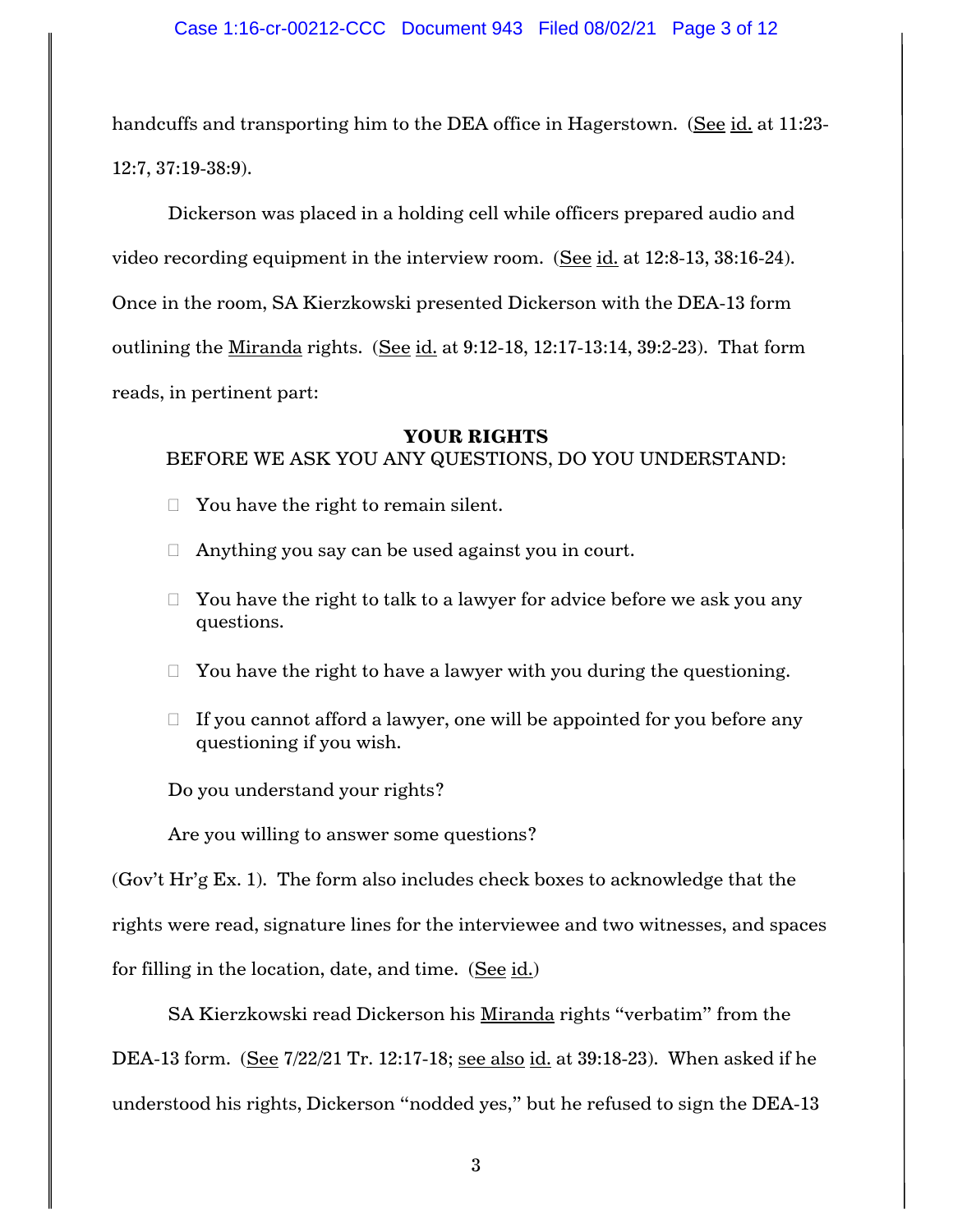#### Case 1:16-cr-00212-CCC Document 943 Filed 08/02/21 Page 4 of 12

form, stating, "I'll talk to you . . . but I'm not signing that . . . form." (See id. at 13:3- 19, 39:3-40:6). SA Kierzkowski told Dickerson that he would like to audio or video record the interview, "to make sure that we get everything accurate of your statement." (See id. at 14:1-3; see also id. at 40:7-10). Dickerson replied, "I'll talk to you, but I'm not going to be recorded." (See id. at 14:3-4; see also id. at 40:7-13). SA Kierzkowski presented Dickerson with the DEA-269 form for recording declination, (see id. at 14:4-5, 40:9-10; see also Gov't Hr'g Ex. 2), and Dickerson refused to sign that form too, stating, "I'm not signing anything, but I'll talk to you," (see 7/22/21 Tr. 14:5-6; see also id. at 40:14-20).

Dickerson started talking immediately after these preliminaries, before either officer asked a substantive question. According to SA Kierzkowski, Dickerson first asked the officers how they found him. (See id. at 14:14-15, 34:19-35:6; see also id. at 40:21-41:6, 41:10-12). Dickerson then stated he knew he was a suspect in the triple homicide before attempting—without inquiry from either officer—to establish an alibi. (See id. at 14:20-15:6, 33:2-8, 34:19-35:6; Gov't Hr'g Ex. 3 at 1). Specifically, Dickerson volunteered that he did not know anything about the triple homicide and that he was at Nick's Airport Inn in Hagerstown on the night of June 25, 2016. (See 7/22/21 Tr. 14:20-15:6, 33:2-8, 34:19-35:6; Gov't Hr'g Ex. 3 at 1). When asked if anyone could corroborate his claimed whereabouts, Dickerson relayed that he had spoken to a young man who was going into the military and that officers should look for that man. (See 7/22/21 Tr. 14:25-15:3; see also Gov't Hr'g Ex. 3 at 1). He also suggested investigators should check the cell towers from the area of the triple homicide and stated they would not find his phone number in the tower records.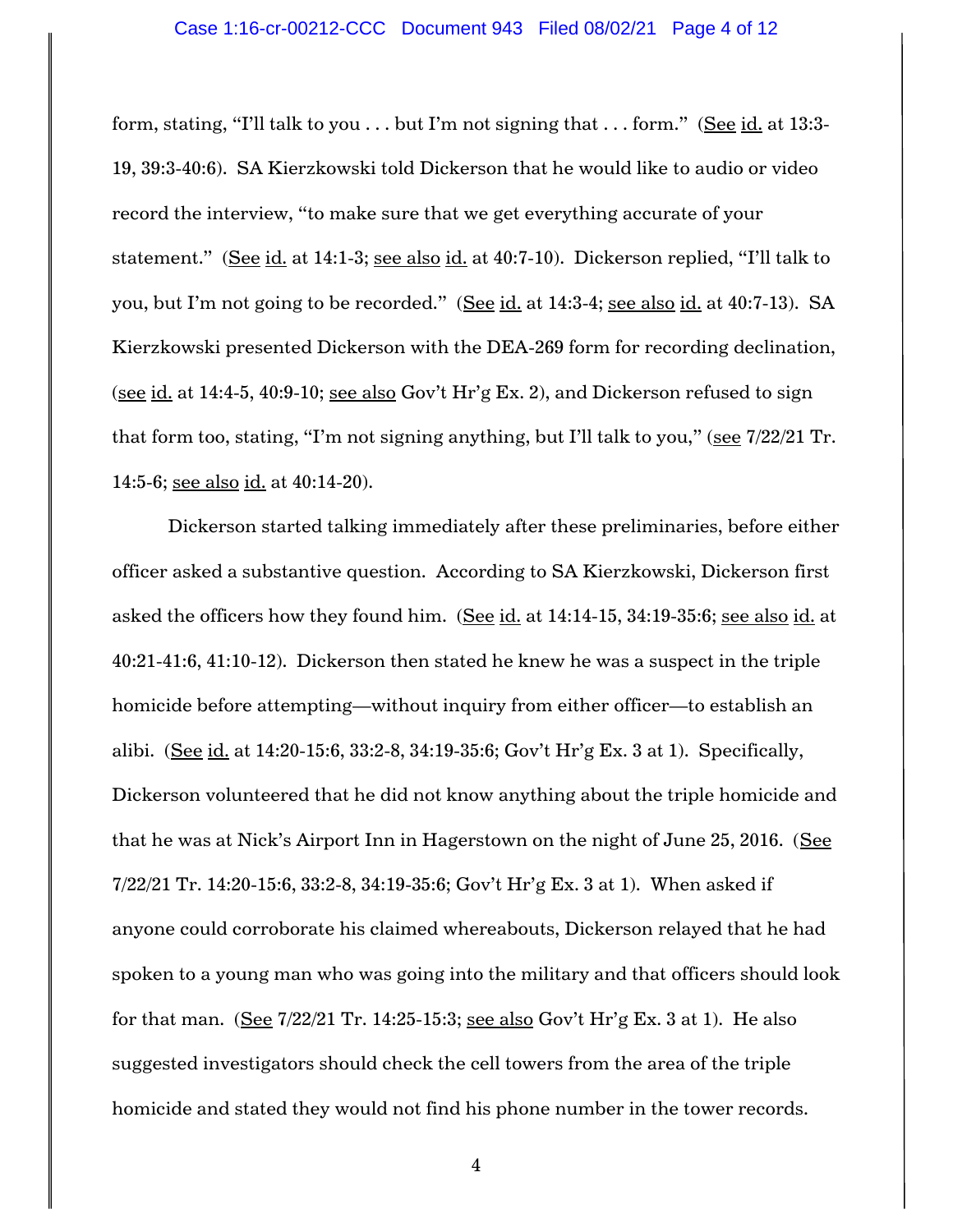(See 7/22/21 Tr. 15:3-6; see also Gov't Hr'g Ex. 3 at 2). SA Kierzkowski testified that officers "were surprised about how he even knew about tower hits at the murder scene." (7/22/21 Tr. 15:5-6).

SA Kierzkowski confronted Dickerson about his alibi, telling Dickerson that authorities had direct knowledge putting Dickerson and Coles together after midnight on the night of the murders. (See 7/22/21 Tr. 16:1-3; see also Gov't Hr'g Ex. 3 at 2). Dickerson quickly "became very agitated and screamed, 'I was not there when he did *that*!'" (See 7/22/21 Tr. 16:4-5 (emphasis in testimony); see also Gov't Hr'g Ex. 3 at 2). SA Kierzkowski testified that, after Dickerson realized what he had said, he slammed his hand on the table. (See  $7/22/21$  Tr. 16:5-6; see also Gov't Hr'g Ex. 3 at 2). When the officers tried to clarify what Dickerson meant by "that," he accused them of "trying to put words in his mouth." (See Gov't Hr'g Ex. 3 at 2; see also 7/22/21 Tr. 16:6-8).

Dickerson told SA Kierzkowski and Trooper Cox that he had read about the murders in a newspaper, that he knew Chaney had been Coles' girlfriend, and that he and Coles were together daily but had not discussed her murder. (See 7/22/21 Tr. 14:21-25; see also Gov't Hr'g Ex. 3 at 2). SA Kierzkowski and Trooper Cox described Dickerson's demeanor as "nonchalant," "[e]xtremely laid back," "mild mannered," "calm and cool," and "pretty much calm . . . and . . . collected" during the interview. (See 7/22/21 Tr. 15:19-22, 15:25-16:1, 17:8-10, 42:5-7). SA Kierzkowski added that Dickerson claimed that Wendy's death did not affect him, that it had nothing to do with him, and that he was not worried about it. (See id. at 15:19-22, 28:10-14). Before ending the interview, the officers also asked Dickerson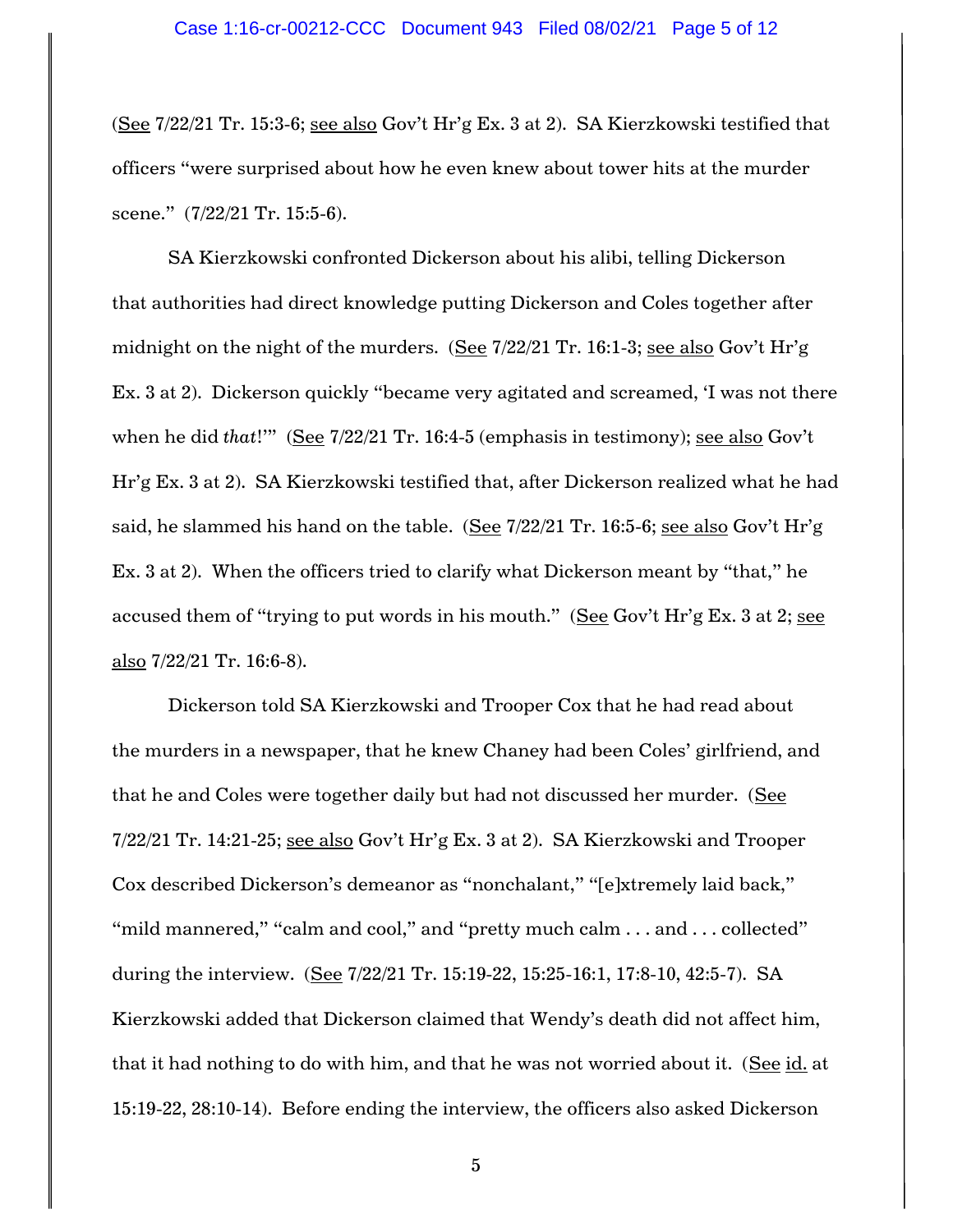about the ongoing drug case. (See id. at 15:7-19, 16:10-25; see also Gov't Hr'g Ex. 3 at 2-3). SA Kierzkowski testified to his impression that Dickerson "wanted to take the drug case on the chin, but he didn't want to talk [about], or take the rap [for], the murders. He didn't want to involve himself with the murders." (See 7/22/21 Tr. 28:6-9; see also Gov't Hr'g Ex. 3 at 3). Both officers testified that Dickerson did not appear to be under the influence of alcohol or drugs at any point during the interview, and that he appeared to fully understand all questions asked. (See 7/22/21 Tr. 17:11-23, 42:2-16).

The grand jury has returned three superseding indictments, adding new defendants and capital charges along the way. The case is now proceeding on a third superseding indictment, which charges Dickerson as follows:

- Count One: conspiracy to commit Hobbs Act robbery in violation of 18 U.S.C. § 1951(a) and Pinkerton v. United States, 328 U.S. 640 (1946);
- Count Two: Hobbs Act robbery, and aiding and abetting same, in violation of 18 U.S.C. § 1951(a) and 18 U.S.C. § 2;
- Counts Three, Four, and Five: using, brandishing, and discharging a firearm during and in relation to a crime of violence (Hobbs Act robbery and killing a witness) resulting in the deaths of Phillip Jackson, Brandon Cole, and Wendy Chaney, respectively, and aiding and abetting same, in violation of 18 U.S.C.  $\S$  924(c) and (j) and 18 U.S.C.  $\S$  2;
- Count Six: conspiracy to use, brandish, and discharge a firearm during and in relation to a crime of violence (Hobbs Act robbery and killing a witness) resulting in the death of Chaney, in violation of 18 U.S.C.  $\S$  924(c), (j), and (o);
- Count Seven: conspiracy to commit murder for hire in violation of 18 U.S.C. § 1958 and Pinkerton;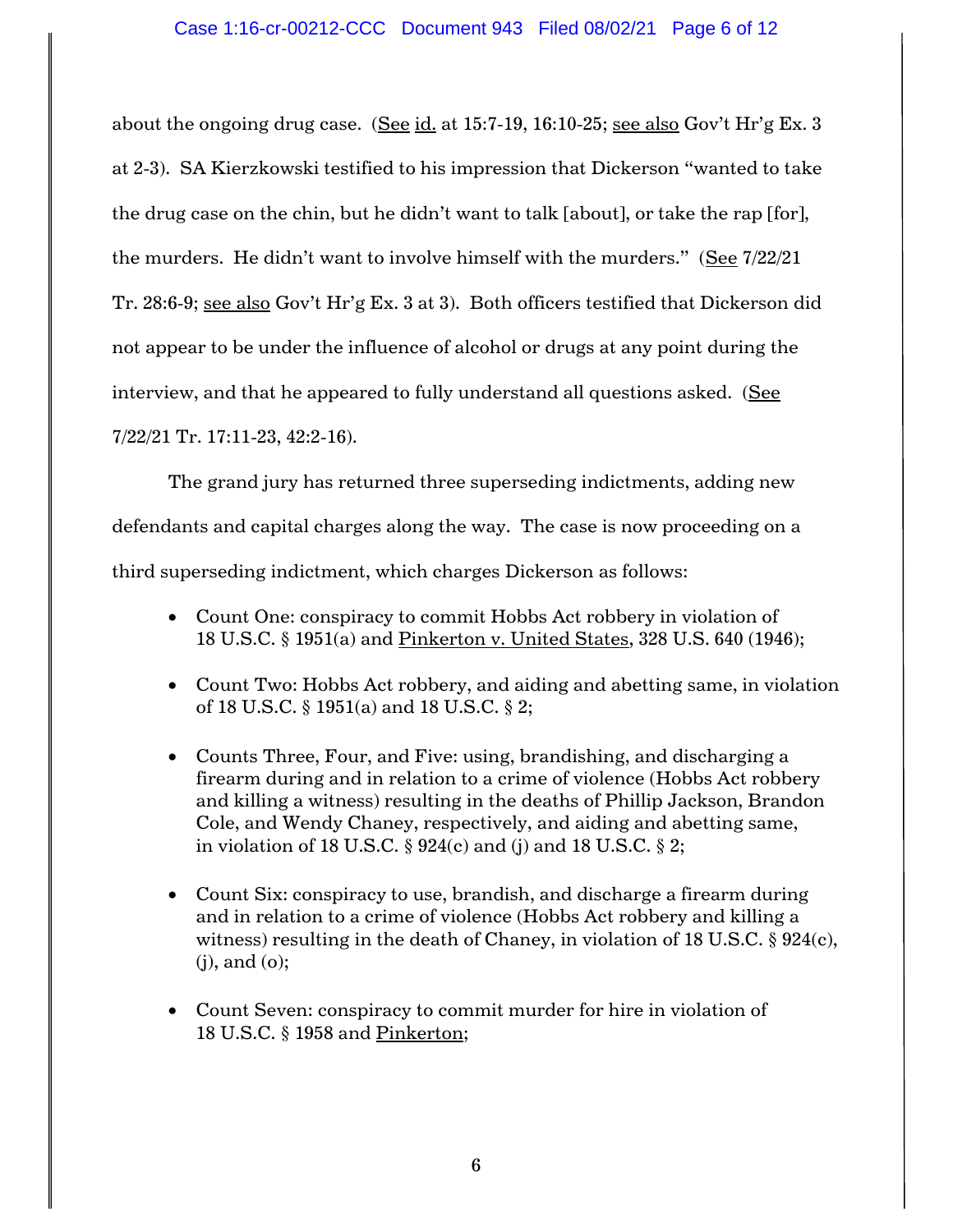- Counts Eight, Nine, and Ten: murder of witnesses (Chaney, Jackson, and Cole, respectively), and aiding and abetting same, in violation of 18 U.S.C. § 1512(a)(1)(C) and 18 U.S.C. § 2;
- Count Eleven: conspiracy to murder witnesses (Chaney, Jackson, and Cole) in violation of 18 U.S.C.  $\S$  1512(k);
- Count Fourteen: conspiracy to distribute and possess with intent to distribute at least 100 grams of heroin and at least 28 grams of cocaine base and cocaine hydrochloride in violation of 21 U.S.C. § 846;
- Count Sixteen: possession with intent to distribute heroin, cocaine hydrochloride, and cocaine base, and aiding and abetting same, in violation of 21 U.S.C. § 841(a)(1) and 18 U.S.C. § 2;
- Count Seventeen: possession with intent to distribute heroin and cocaine base, and aiding and abetting same, in violation of 21 U.S.C.  $\S 841(a)(1)$ and 18 U.S.C. § 2;
- Count Eighteen: distribution of heroin resulting in serious bodily injury, and aiding and abetting same, in violation of 21 U.S.C. § 841(a)(1) and (b)(1)(C) and 18 U.S.C. § 2; and
- Count Nineteen: possession of firearms in furtherance of a drugtrafficking crime, and aiding and abetting same, in violation of 18 U.S.C. § 924(c)(1), 18 U.S.C. § 2, and Pinkerton.

(See Doc. 499 at 8-24, 28-31, 33-36).

After the government filed its notice of election not to pursue the death penalty on June 4, 2020, we established a pretrial and trial schedule, including separate phases of pretrial motions practice. Dickerson timely filed the instant suppression motion on March 3, 2021. The motion is fully briefed and ripe for disposition.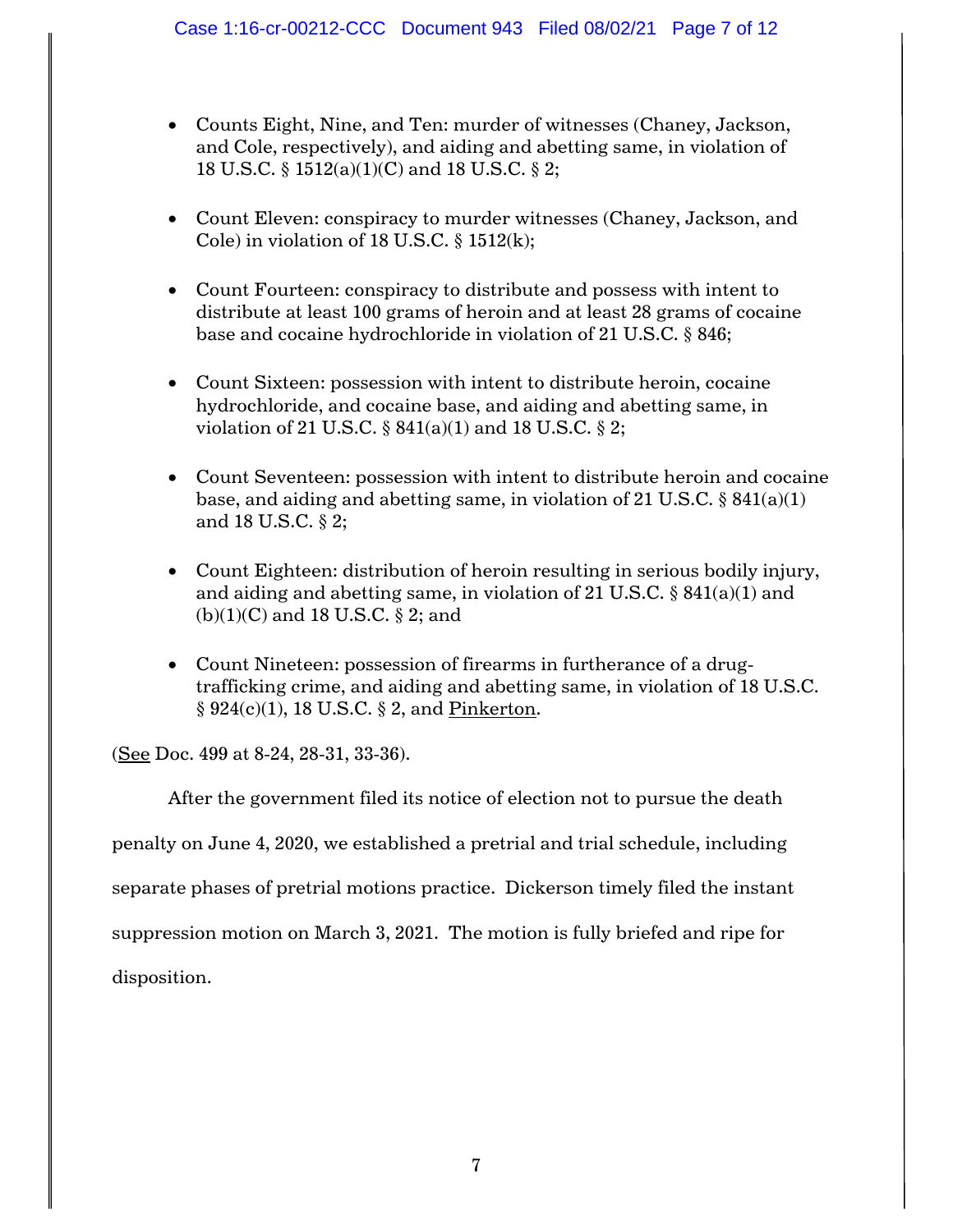#### **II. Discussion**

Dickerson raises two challenges to his custodial statements on August 4, 2016: he alleges, first, that he was not properly advised of his Miranda rights and, second, that he did not knowingly, intelligently, and voluntarily waive those rights. (See Doc. 816 at 2; Doc. 817 at 1-3). The record developed during the evidentiary hearing on July 22, 2021, refutes both arguments.

In Miranda v. Arizona, 384 U.S. 436 (1966), the Supreme Court of the United States held that before an individual is subjected to custodial police interrogation, they must be informed of certain rights. These rights include the right to remain silent and the right to have counsel—either appointed or retained—present during questioning. See Miranda, 384 U.S. at 444. An individual must also be warned that any statement they make may be used as evidence against them. See id. Failure to apprise an individual of their Miranda rights may render any statements procured during interrogation inadmissible at trial. See id. No "talismanic incantation" is required to satisfy the strictures of Miranda. California v. Prysock, 453 U.S. 355, 359 (1981) (*per curiam*). The warning provided, however, must "reasonably convey" to individuals in custody their rights as established in Miranda. See Duckworth v. Eagan, 492 U.S. 195, 203 (1989) (quoting Prysock, 453 U.S. at 361) (alteration omitted).

The record establishes that SA Kierzkowski properly advised Dickerson of his Miranda rights. SA Kierzkowski testified that, before the interview began, he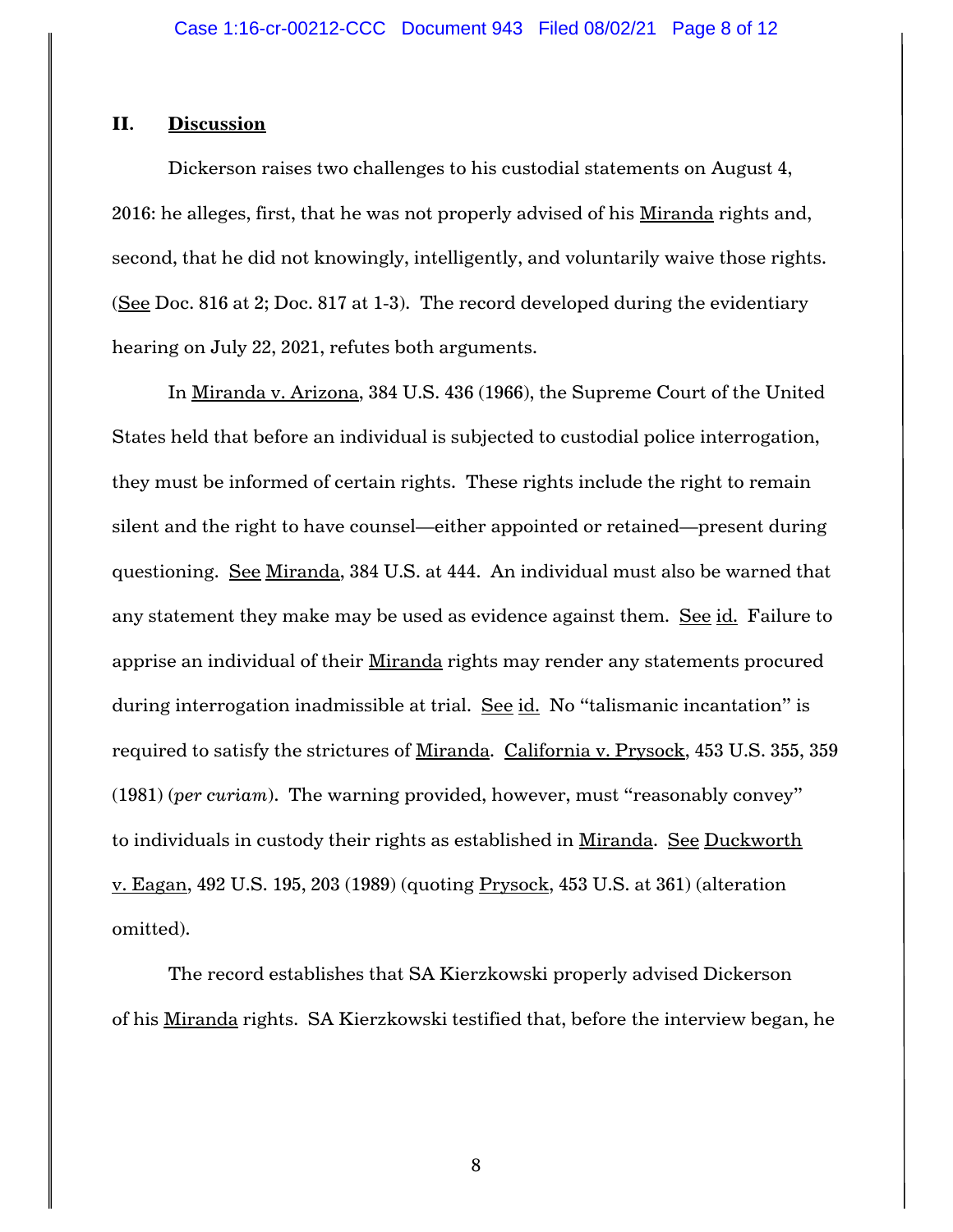#### Case 1:16-cr-00212-CCC Document 943 Filed 08/02/21 Page 9 of 12

advised Dickerson of his Miranda rights by reading those rights verbatim from the DEA-13 form:

> I told him that this was a DEA-13 form, that this was his rights, and then I read to him from the form. "Before we ask you any questions do you understand you have the right to remain silent; anything you say can be used against you in court; you have the right to talk to a lawyer for advice before we ask you any questions; you have a right to have a lawyer with you during questioning," during the questioning, "if you cannot afford a lawyer one will be appointed for you before any questioning, if you wish. Do you understand your rights?"

(7/22/21 Tr. 13:3-11). Trooper Cox, who was also present during the interview, confirmed that SA Kierzkowski provided a full Miranda warning to Dickerson before the interview began. (See id. at 39:3-23). As noted *supra*, we find both officers to be highly credible, and we specifically credit this aspect of their hearing testimony. We will thus deny Dickerson's motion to the extent it alleges he was not provided a Miranda warning before speaking with SA Kierzkowski and Trooper Cox.

Dickerson also claims the government cannot show a valid waiver of his Miranda rights. Any waiver of Miranda rights must be "knowing, intelligent, and voluntary." Maryland v. Shatzer, 559 U.S. 98, 104 (2010) (citing Miranda, 384 U.S. at 475). To determine if a waiver meets this standard, we must conduct a two-pronged inquiry, asking (1) whether the purported waiver was voluntary "in the sense that it was the product of a free and deliberate choice rather than intimidation, coercion or deception," and (2) whether it was "made with a full awareness both of the nature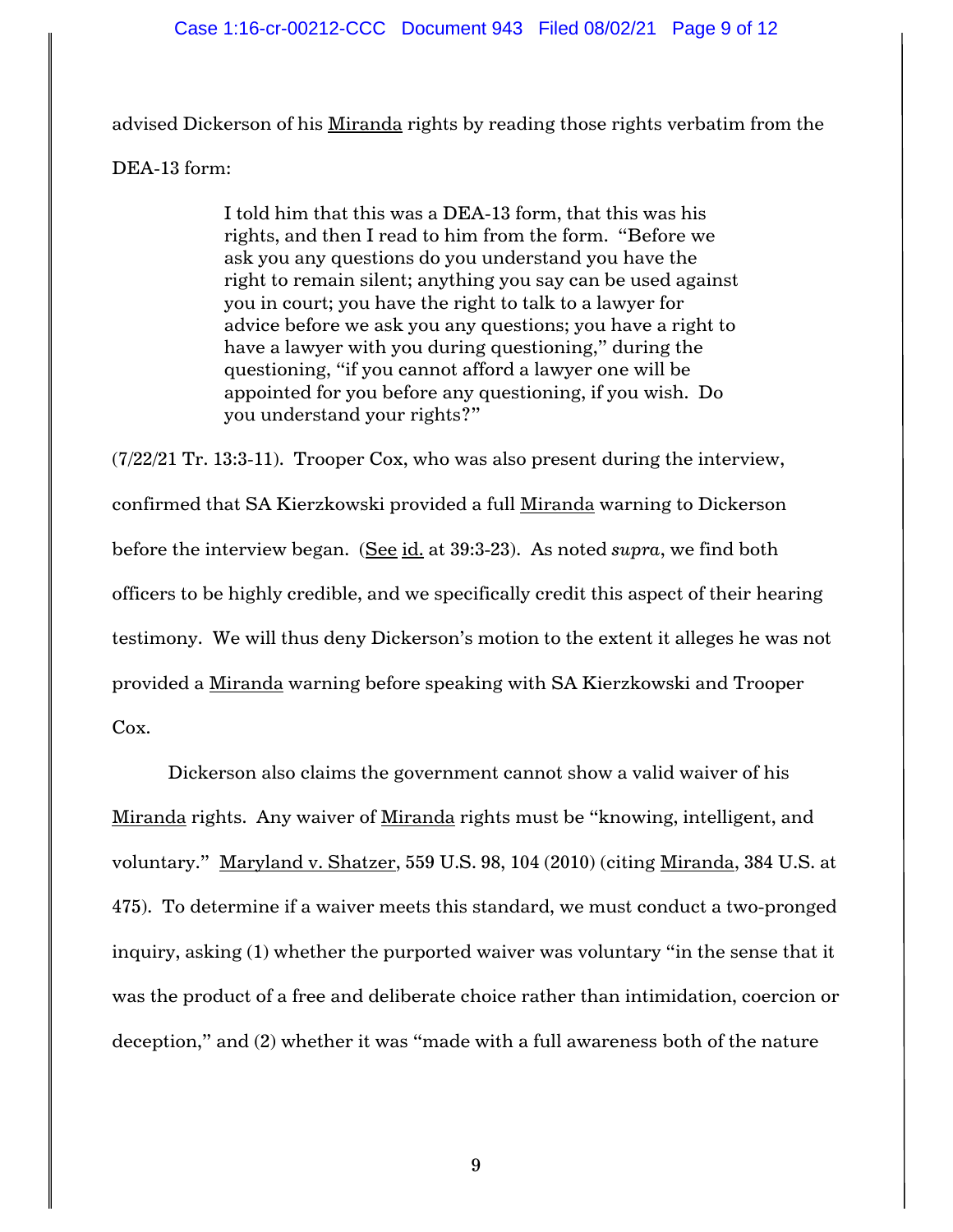of the right being abandoned and the consequences of the decision to abandon it." United States v. Syriuth, 98 F.3d 739, 748-49 (3d Cir. 1996) (quoting United States v. Velasquez, 885 F.2d 1076, 1084 (3d Cir. 1989)). The government bears the burden of establishing the validity of a Miranda waiver. See Colorado v. Connelly, 479 U.S. 157, 168 (1986) (collecting cases).

A waiver need not be explicit to be effective. See North Carolina v. Butler, 441 U.S. 369, 375-76 (1979). Nor is it required that a waiver be acknowledged or confirmed in writing. See United States v. Stuckey, 441 F.2d 1104, 1105 (3d Cir. 1971). As the Supreme Court has explained, the law presumes "that an individual who, with a full understanding of [their] rights, acts in a manner inconsistent with their exercise has made a deliberate choice to relinquish the protection those rights afford." Berguis v. Thompkins, 560 U.S. 370, 385 (2010). Thus, an individual may impliedly waive the right to remain silent by voluntarily speaking after receiving Miranda warnings. See id. at 384 ("Where the prosecution shows that a Miranda warning was given and that it was understood by the accused, an accused's uncoerced statement establishes an implied waiver of the right to remain silent.")

We have little difficulty concluding that Dickerson knowingly, intelligently, and voluntarily waived his Miranda rights on August 4, 2016. Dickerson listened to the Miranda warning, indicated that he understood his rights, and told the officers, repeatedly, that he wanted to speak with them. SA Kierzkowski and Trooper Cox testified that they believed Dickerson understood his rights and the questions being asked, that his responses were appropriate to the questions asked, and that he did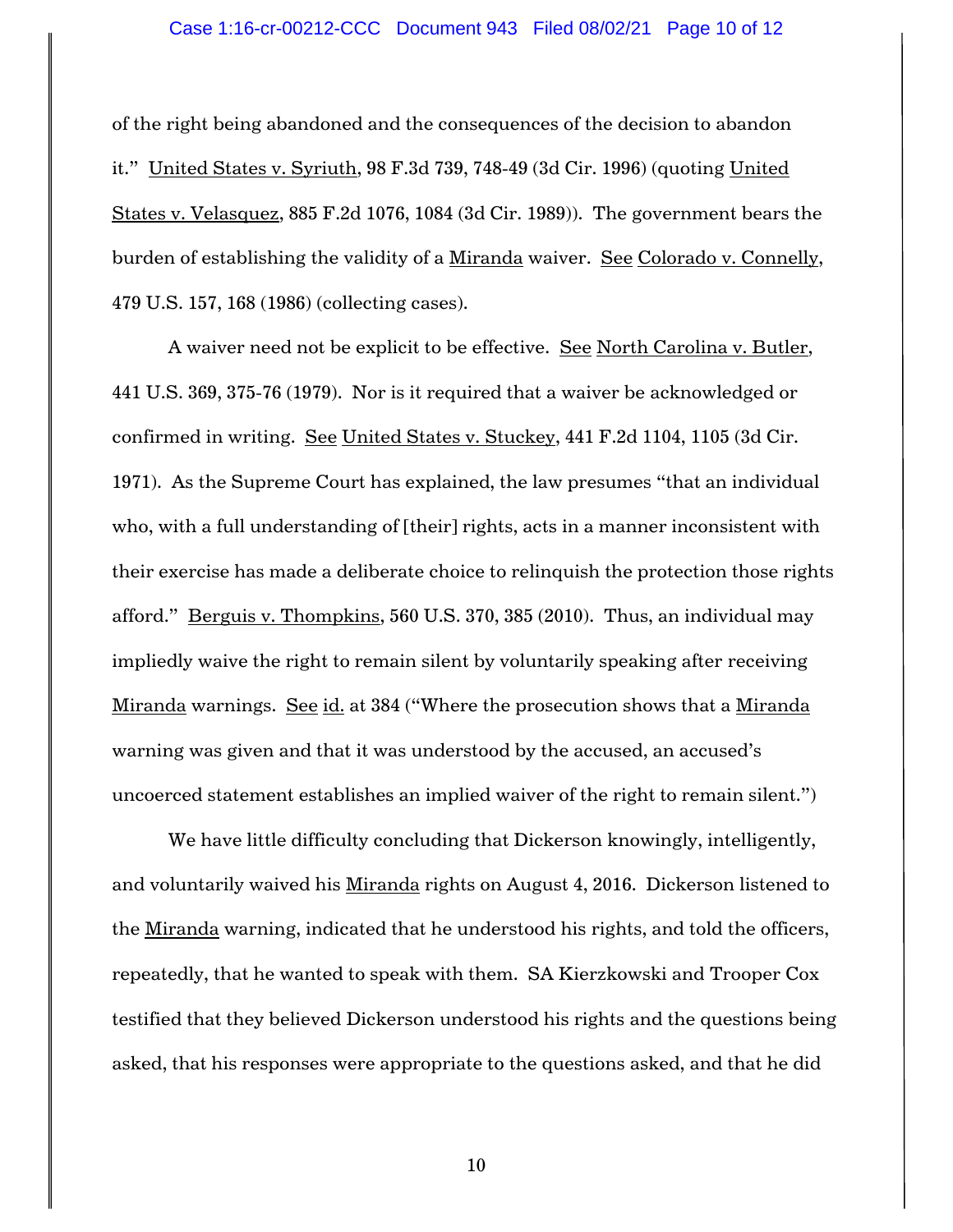not appear to be under the influence of drugs or alcohol. (See 7/22/21 Tr. 17:11-23, 42:2-16). That Dickerson has some experience with the criminal justice system and invoked his Miranda rights during a separate encounter with authorities just one month earlier, (see id. at 42:21-44:19, 46:9-20), confirms that he fully understands his rights, his ability to invoke them, and the consequence of waiving them, see United States v. Jacobs, 431 F.3d 99, 108 (3d Cir. 2005) (noting that courts should consider suspect's "prior dealings with the criminal justice system" when assessing validity of Miranda waiver).

There is also no indication in this record that Dickerson's Miranda waiver was involuntary or coerced. Quite to the contrary, it was Dickerson who initiated conversation with SA Kierzkowski and Trooper Cox promptly after being read his rights, before either officer had even asked a question. (See 7/22/21 Tr. 14:14-15, 14:20-15:6, 40:21-41:6, 41:10-12; see also Gov't Hr'g Ex. 3 at 1). Dickerson clearly viewed this interview as a chance to establish an alibi and to exculpate himself in the triple homicide investigation, and he knowingly, intelligently, and voluntarily waived his Miranda rights to try to take advantage of that opportunity. We conclude that the government has met its burden of establishing that Dickerson waived his Miranda rights during the August 4, 2016 interview.